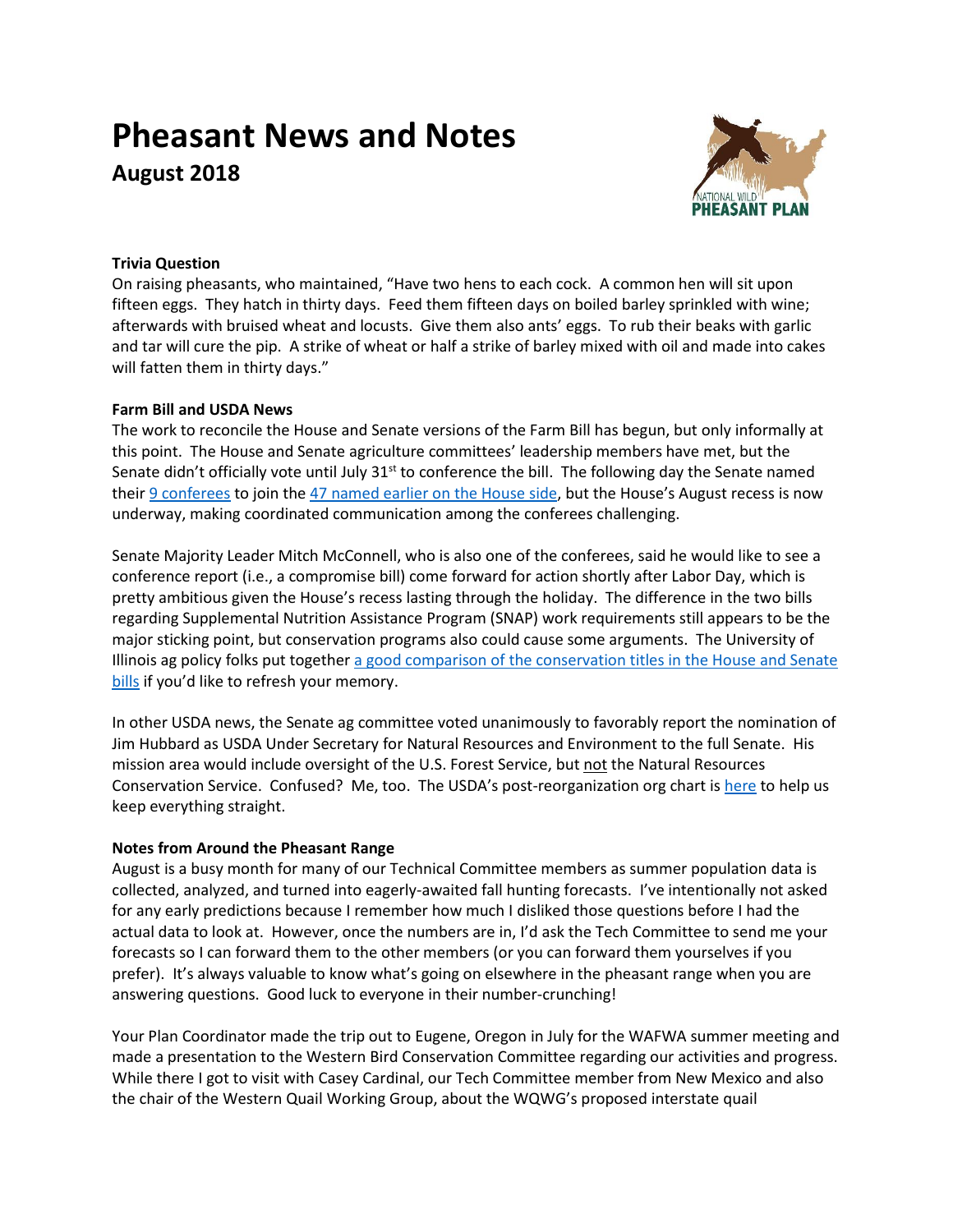translocation standard operating procedures. Their document is now in the hands of Tom Keller (Tech Committee, Pennsylvania) and the rest of our translocation working group, and a draft pheasant document will be forthcoming prior to our Tech Committee meeting in September.

I also had the pleasure of meeting Mikal Cline in Eugene. She is the new Upland Game Program Coordinator for the Oregon Department of Fish and Wildlife, and comes to the position most recently from the National Wild Turkey Federation. You can reach her at Mikal.L.Cline@state.or.us or (503) 947- 6323. Congratulations to Mikal, and welcome to the group!

Another welcome is in order for Sarah Kindschuh, the new Small Game Section Manager for the Washington Department of Fish and Wildlife. I spoke to Sarah recently and there's still some discussion underway about who will be handling pheasants in her shop, but in the meantime she is happy to serve as a point of contact for the Technical Committee. You can reach her at Sarah.Kindschuh@dfw.wa.gov or (360) 902-2691.

Finally, I got a research update from Jeff Prendergast (Technical Committee, Kansas) this week. He's going through the last of the samples they collected last fall to measure the prevalence of eyeworms in both pheasants and bobwhites. Early indications are that prevalence was about 10%, with rates higher in the south than the north. After doing a lot of the lab work himself, he's mulling whether or not he wants to collect samples again this year (go for it, Jeff!). Regarding their cover crop research with Kansas State University, they didn't get as many hens radioed this spring as they'd hoped (a problem most of us doing telemetry projects can sympathize with), so their data on brood use of spring-sown cover crops is still a bit sparse. However, it does appear that cover crops are used as nesting cover at least as preferentially as winter wheat, if not more so. In this system the cover crops aren't terminated until mid-summer, in preparation for planting winter wheat.

#### **Pheasants in the Media**

[Drought has big impact on North Dakota pheasant population](https://www.usnews.com/news/best-states/north-dakota/articles/2018-06-29/drought-has-big-impact-on-north-dakota-pheasant-population) [Wet streak could adversely affect pheasants](http://www.bemidjipioneer.com/sports/outdoors/4470085-wet-streak-could-adversely-affect-pheasants) [Iowa pheasant harvest dips to about 221,000](https://www.outdoornews.com/2018/07/10/iowa-pheasant-harvest-dips-to-about-221000/) [Understanding how pheasants survive can make you a better hunter](https://www.farmforum.net/ag_news/understanding-how-pheasants-survive-can-make-you-a-better-hunter/article_6370886f-aa41-587f-946c-7c085385e18f.html) [400 pheasant chicks stolen from Wisconsin facility](http://www.wkow.com/story/38679640/2018/07/Thursday/400-pheasant-chicks-stolen-from-dodge-county-facility) [Pheasant survives 25-mile journey stuck in car grill](https://www.bbc.com/news/uk-england-york-north-yorkshire-44723446)

Also, some cool graphics on land use: Here'[s how America uses its land](https://www.bloomberg.com/graphics/2018-us-land-use/?cmpId=flipboard)

And lastly, farming giveth… [Farming for pheasants](https://www.dakotafarmer.com/land-management/farming-pheasants?NL=FP-004&Issue=FP-004_20180730_FP-004_23&sfvc4enews=42&cl=article_5_b&utm_rid=CPG02000003130715&utm_campaign=29846&utm_medium=email&elq2=dc8fbb74366648188fcd54a031c55cdd)

… and farming taketh away… [Life after CRP: Returning land to crops](http://www.mitchellrepublic.com/business/agriculture/4469993-life-after-crp-returning-land-crops)

#### **Recent Literature**

[Madden, J. R., A. Hall, and M. A. Whiteside. 2018. Why do many pheasants released in the UK die, and](https://link.springer.com/content/pdf/10.1007%2Fs10344-018-1199-5.pdf)  [how can we best reduce their natural mortality? European Journal of Wildlife Research 64:1-13.](https://link.springer.com/content/pdf/10.1007%2Fs10344-018-1199-5.pdf)